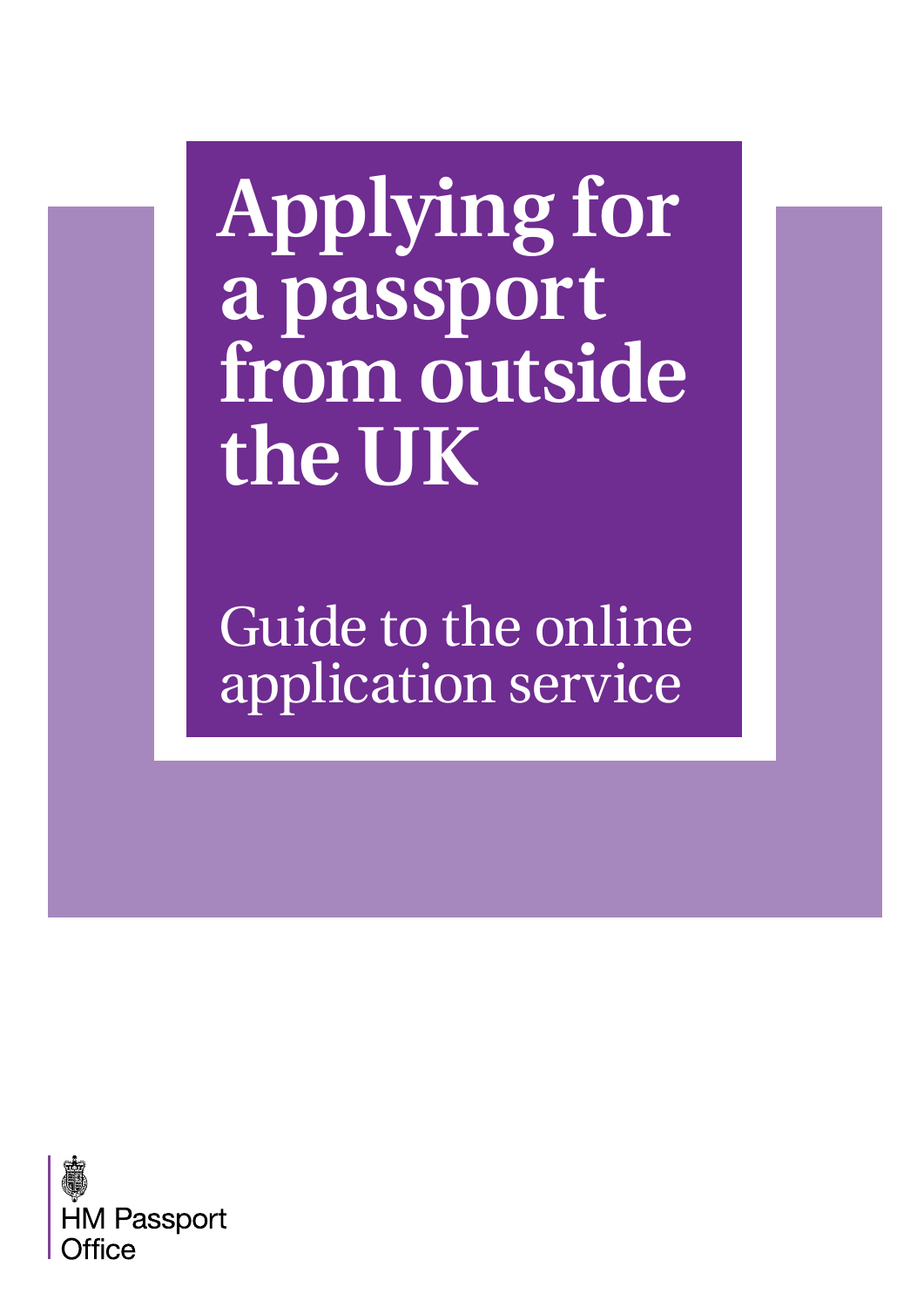### **Contents**

| Before you start              | $\mathsf I$    | Countersignature                        | 9            |
|-------------------------------|----------------|-----------------------------------------|--------------|
|                               |                |                                         |              |
| Things you need to know       | $\overline{2}$ | Supporting documents and delivery       | 10           |
|                               |                |                                         |              |
| Who is the passport for?      | 3              | Delivery information                    | $\mathsf{H}$ |
|                               |                |                                         |              |
| Previous passports            | $\overline{4}$ | Contact us                              | $\mathsf{H}$ |
|                               |                |                                         |              |
| Parents' details              | 5              | Other information                       | $\mathsf{H}$ |
|                               |                |                                         |              |
| <b>Additional information</b> | $\overline{7}$ | Protecting your personal information 11 |              |
|                               |                |                                         |              |
| Passport fee                  | $\overline{7}$ | Service standards                       | 12           |
|                               |                |                                         |              |
| Declaration                   | 8              | Identity interviews                     | 13           |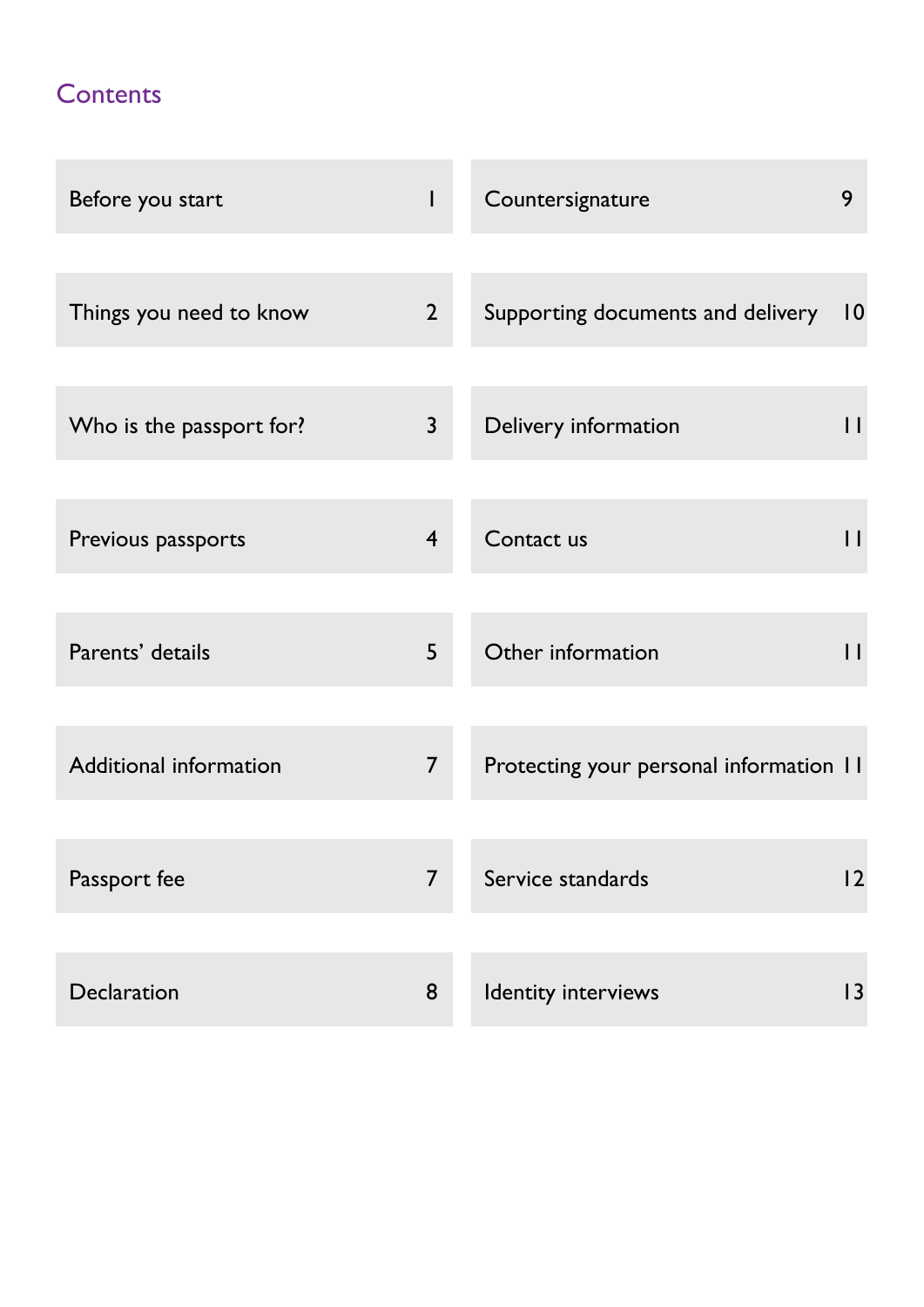### Before you start

This is a guide for applicants [applying for a British](https://deedpolloffice.com/change-name/who-to-tell/passport) [passport](https://deedpolloffice.com/change-name/who-to-tell/passport) from outside the UK using the [online](https://www.gov.uk/overseas-passports)  [application service.](https://www.gov.uk/overseas-passports)

You can use this guide to help you complete the form online, or you can simply use the online screen help, which is available on each page of the online application form.

### What is the online application service?

The online application service allows you to submit your personal information securely, and pay for your passport online. The service will tell you which sections to complete and what supporting documents you need to provide, based on how old you are, and the type of passport you're applying for.

### Who can apply using the online service?

This service is for British applicants from certain countries applying from outside the UK. In those countries it's the only way to apply for a British passport. Check [www.gov.uk/overseas-passports](https://www.gov.uk/overseas-passports) for specific advice about how to apply for your passport from the country you are in.

### How does the online service work?

There are 3 easy stages to applying for your passport online. They are:

• Fill in & Check - firstly you'll be asked some questions so we can work out what type of passport application you are making (eg a first passport or renewal). You'll then be asked to provide some personal details of the person who the passport is for. You'll be able to check and edit the information you've provided, and we will show you the total amount that you will need to pay.

- Pay  $&$  Print you will need to enter your card details. Once you have paid you will have to print the declaration form and other guidance. You can save the form and print it elsewhere.
- Sign & Post  $-$  at this point you will need to sign the printed declaration form. The guidance will tell you where to send it, what documents you must include, whether or not you require a countersignatory and what kind of photos are acceptable.

### Where can I get more information to help complete my application?

You can use the information in the following pages in this guide, or as you go through the online process there are 'Help on this' buttons next to the boxes you need to complete. There are also help pages under the 'Useful information' bar on the right hand side of each online screen.

### What happens once I've submitted my information online and paid the fee?

Once you've submitted your information and paid for your passport, the online service will create a personalised declaration pack for you to download and print.

The declaration pack tells you what to do next, and what to send us. We cannot process the application until we receive a signed and completed declaration form, your supporting documents and photos. If we don't receive them within 90 days, your application will be withdrawn and you won't get a refund.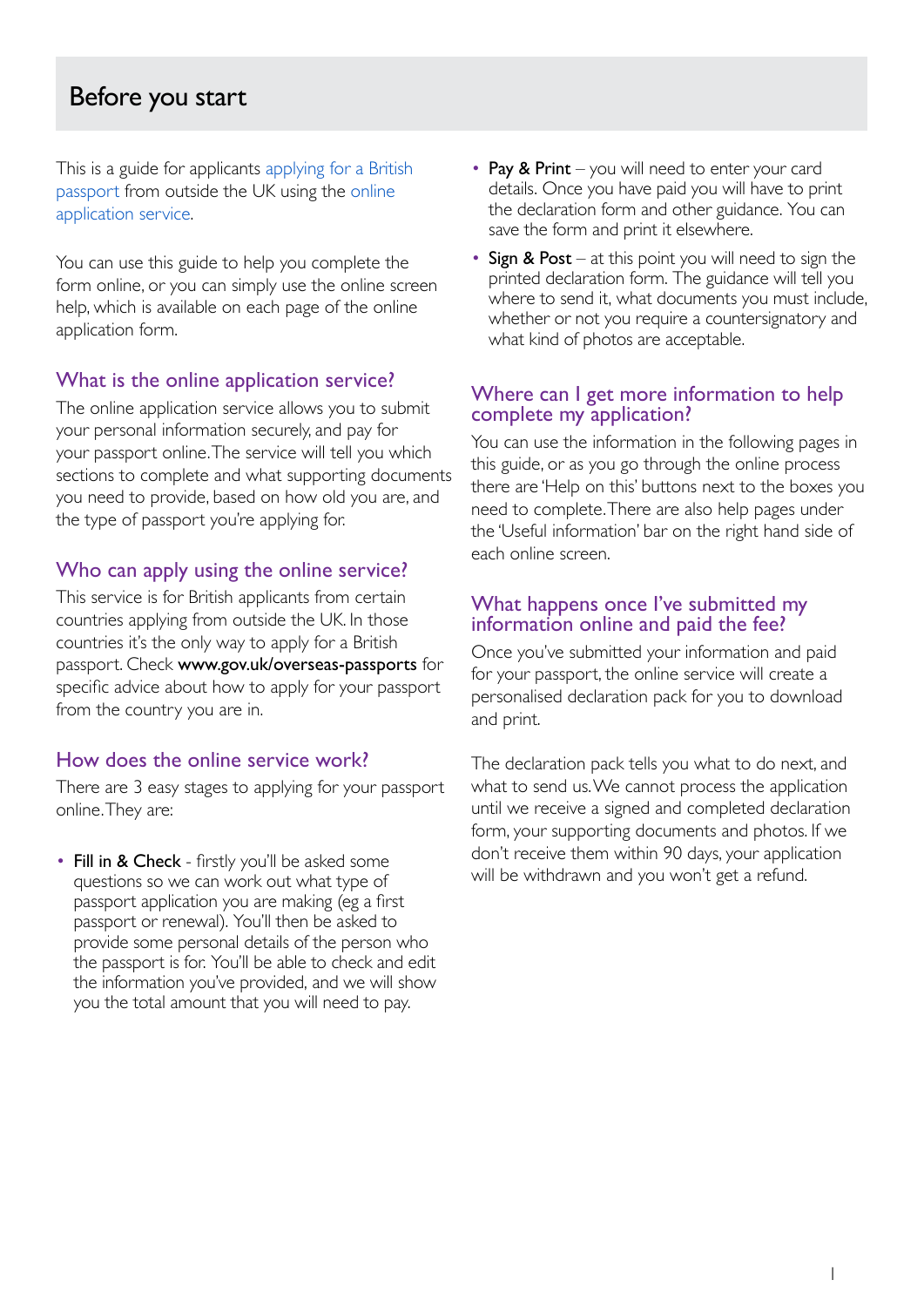# Get it right

- Don't book travel or visas until you have your passport.
- We cannot accept responsibility for travel you book before it arrives. We do our best, but cannot guarantee to return your passport within a certain time.

### When can I renew my passport?

You can renew your passport whenever you want. You do not have to wait for it to run out. We will add any period that your passport has left to run (in whole months up to nine months), to your new passport.

### What information do I need to complete an application online?

If you are renewing a passport you will need your current passport and any other non-British uncancelled passports with you, and you'll need their numbers.

### If you are applying for a first British passport you

will need passport numbers of parents (or adoptive parents) if they had British passports, their dates and place of birth as well as what their nationality and citizenship was at the time of your birth. You will also need their date of marriage if applicable. You may need these details for grandparents as well if you were born outside the UK or your parents were born on or after 1 January 1983.

### How do I pay online?

You must pay in pounds sterling by credit card or debit card. You must ensure that you have checked with your card provider that your card is valid for this international transaction and that adequate funds are available. The cards we accept are: Mastercard, Visa, Visa Electron, Visa Debit and Maestro (UK Domestic). We don't accept Maestro (International) cards.

### What if I can't pay online?

If you don't have one of the cards we accept then you should ask a friend or relative if they can pay on your behalf.

### Can I save an application and return to it later?

You can begin a passport application and then save it before it's complete, but you must return and finish the application within 72 hours.

### Do I need to provide photos?

Yes, two photos. The declaration pack you'll be given at the end of the online application gives advice on what photos are acceptable. If your photos don't meet our guidelines your passport will be delayed.

### What is an 'old blue' passport?

This is a passport with a blue cover that was issued up until the early 1990s. If your passport expired some time ago, or was an 'old blue' style passport we need you to apply as a first-time applicant, and send the expired passport to us with your supporting documents.

### Do all applications need a countersignatory?

No. Check page 9 to find out if you need one.

### Will I need an interview?

Please see page 13 for more details.

### How do I track the progress of my application?

You can log in to the online application service to check progress. You'll need the username we email to you, and the password you set, when you create an account, either when you save your application, or just before you pay (if you didn't save it earlier on).

Use your username and password to continue, review or track your application by logging in at [https://](https://passportapplication.service.gov.uk/ips-olc/) [passportapplication.service.gov.uk/ips-olc/](https://passportapplication.service.gov.uk/ips-olc/). You can also log in to print the declaration pack if you have not already printed it after payment.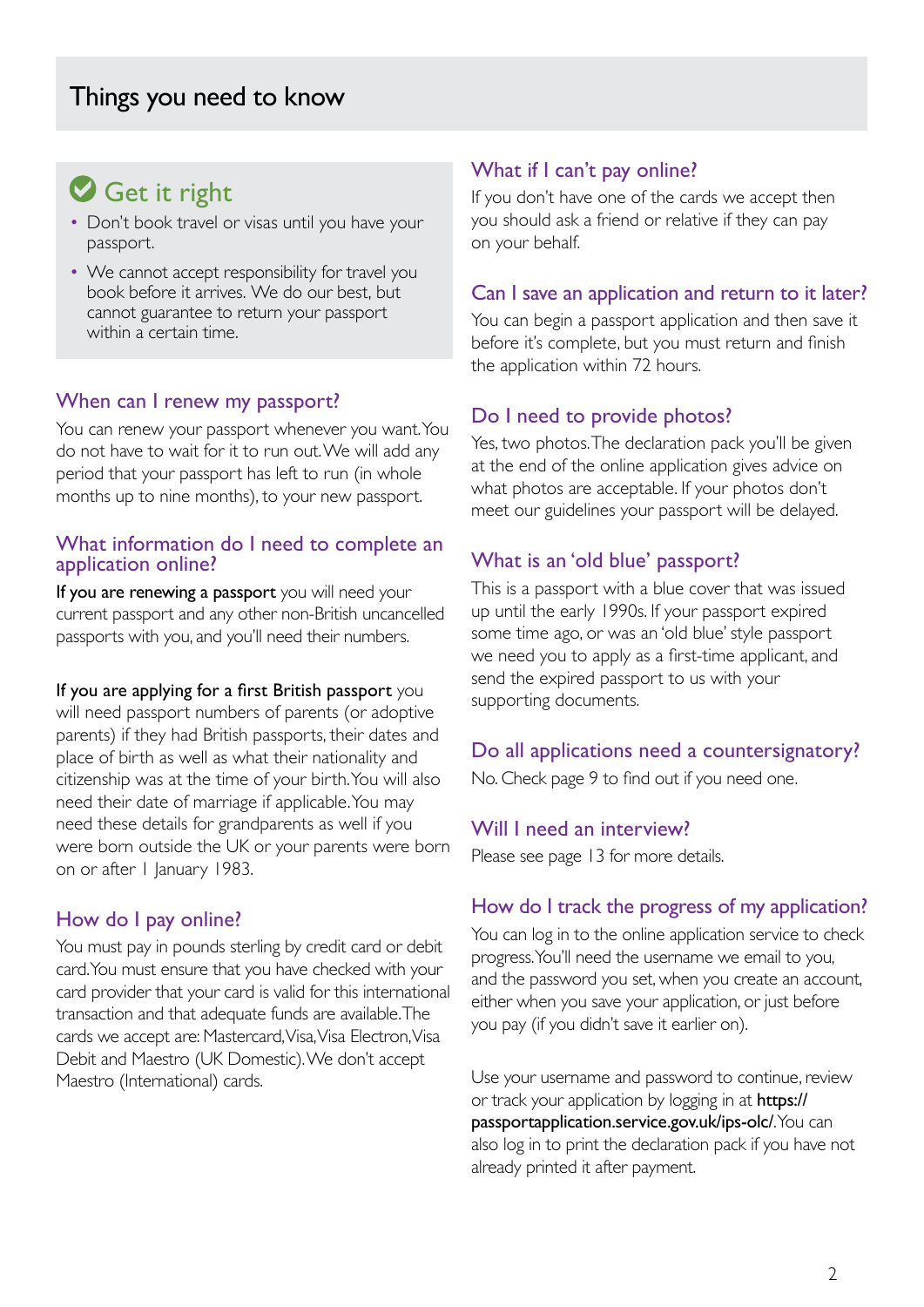# Get it right

- Include any middle names the name you enter should match your previous passport. If you have never held a passport before, it should match your birth, marriage or nationality certificate or change of name document. If it doesn't, your application could be delayed.
- If there isn't enough space please provide the full details when you get to the 'Additional information' section of the online form.

### Names to be shown on your passport

- We can add a limited number of titles to your British passport if you ask. See www.gov.uk/ changing-passport-information for details.
- Please give the name of the person who the passport is for under 'surname' and 'first and middle names'.
- The name that is shown on the passport should be the name that you use for all purposes – that is, the name on your new passport should match the name that appears on your supporting documents (such as your birth certificate or previous passport). If you're a dual national and hold a non-British passport in a different name, you must change it to match the name you want on your British passport. You must do this before you make your application.
- You should check the requirements for the country you are in for when and how a name can be changed as this may not meet UK requirements. HM Passport Office cannot accept responsibility for any problems encountered as a result of issuing a passport in a new name which is not recognised in the country you live in.
- We can only show up to 30 characters (including spaces) for first and middle names and a further 30 characters for surnames. If your names are longer, please shorten them in a way you would want them to be shown on your passport. You should tell us your full name when you get to the 'Additional information' section of the online form. We will add your full name on the observation page on your passport
- If you have changed your name, enter your name as it is now.

• Special characters and accent marks on names cannot be included on British passports. If your name has a special character or accent mark please enter your name using a normal letter eg e instead of é, or a instead of ä etc.

### Change of name in passport

- If you are [changing your name,](https://deedpolloffice.com/change-name) put your new name under 'First and middle names' and 'Surname' and put your previous names under 'Maiden or all previous names'.
- You will need to provide [proof of your change](https://deedpolloffice.com/change-name/deed-poll) [of name](https://deedpolloffice.com/change-name/deed-poll) if this is different from your supporting documents. Send proof to support every name change. This applies if you are getting married or forming a civil partnership and you want your passport to be in your new name.
- If you no longer want your middle name to be included in your new passport when it has been on previous passports, you should tell us when you get to the 'Additional information' section of the online form and provide evidence of the change. If you don't, we will add your name to match what is in your previous passport.
- If you spell your name differently, change the order of your names or add a new name, compared to what is in your previous passport, then you will need to provide evidence of the name change.
- The document checklist in the declaration pack that you print off after paying will provide more details of the evidence that you need to provide.
- Provide all of your maiden or previous names that you have been known by (surname first then first and middle names).
- You cannot [change a child's name](https://deedpolloffice.com/change-name/children) unless you have the permission of everyone who has [parental](https://deedpolloffice.com/change-name/children/parental-responsibility) [responsibility](https://deedpolloffice.com/change-name/children/parental-responsibility) for the child.

### Change of name for newly-weds and new civil partners

• If you are getting married or forming a civil partnership and will be changing your name, and you plan to travel to another country shortly after the ceremony, or want to use your passport in your new name shortly after the ceremony, we can issue a passport in your new name up to three months beforehand. In some cases we will not be able to issue a passport within 3 months, but will contact you if this applies to you.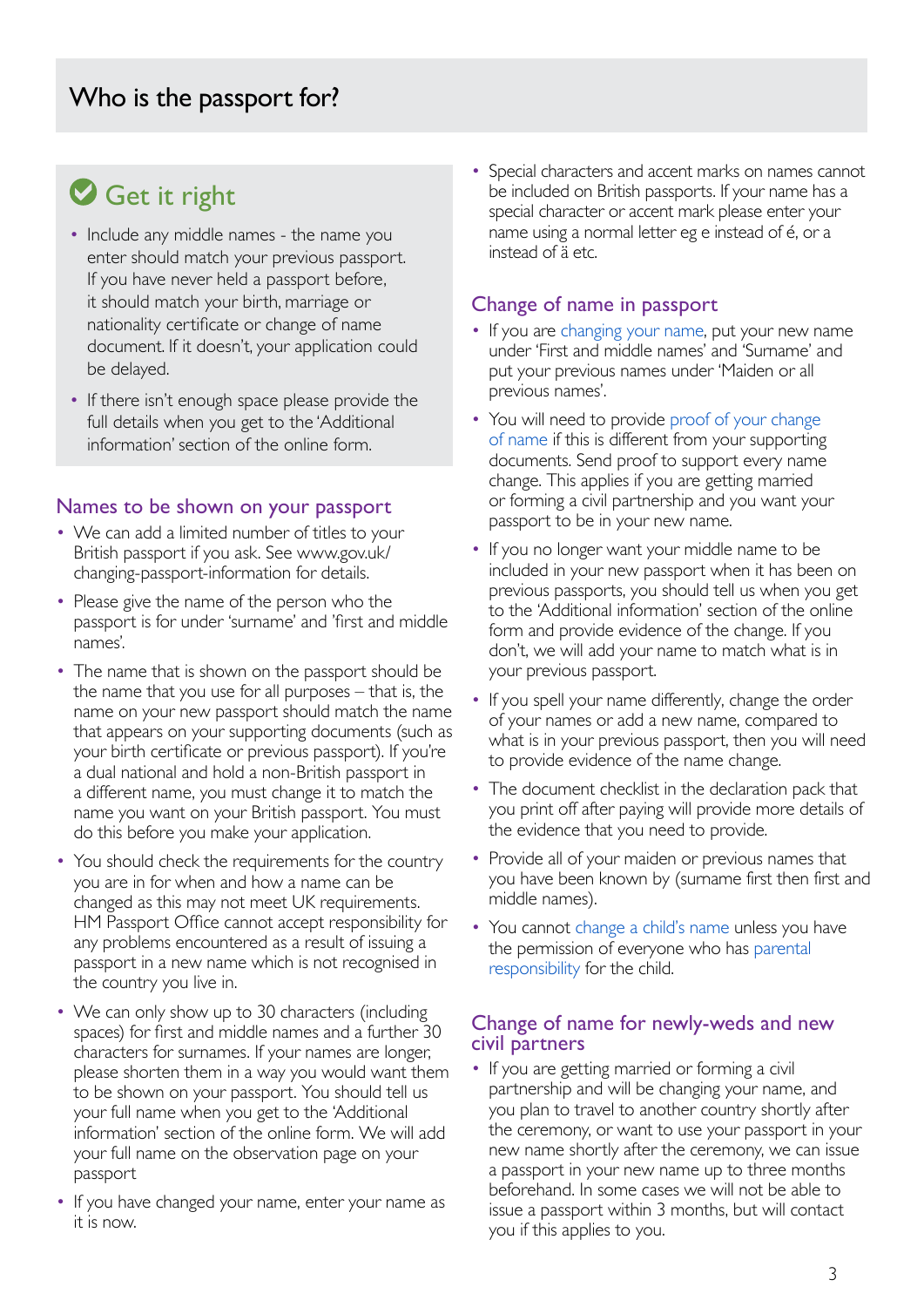- The passport will only be valid from the date of the wedding/civil partnership, and so can be used after the date of your ceremony. Your old passport will be cancelled and you will no longer be able to use it for travelling. It can be returned to you to be used as an identity document, but you must be sure that the authorities in the country where you are living are content for you to have a cancelled passport as your identity document which may also contain your current residence permit or work visa. You must consider the consequences of cancelling your current passport in your existing name and not having a valid document for a time.
- You will need to send a 'Post-date' form (PD2) with this application. The person who will carry out the ceremony should fill in part 1 and you should fill in part  $2$  (using your current – not future – name and signature). Get more details and a copy of the PD2 form from www.gov.uk/changing-passportinformation or by contacting the passport adviceline.

### Gender

- Select the relevant box to say whether the person the passport is for is male or female.
- If you are transgender (live as a different gender to that shown on your birth certificate) or if you have changed or are in the process of changing your gender, you can get more guidance at www.gov.uk/ changing-passport-information

### Place of birth

• You will be asked for the names of the town and country you were born in as shown on your birth, registration or naturalisation certificate or previous British passport.

### Current address

- You will be asked for your full residential address (where you live) including state or province, and postcode (where applicable).
- We may check you live at the address you give. If you don't, it may delay your application unless you explain the circumstances when you get to the 'Additional information' section of the online form.
- We won't normally return your passport to an address that is different from the applicant's current address. If you want it delivered to a different address, please explain why and give the other address when you get to the 'Additional information' section of the online form. We may contact you for evidence of your connection to that address.

### Contact details

- Please give as many contact details as possible and make sure the information is accurate as we may need to contact you about your application. If you don't, it may delay your application.
- To make sure our emails don't get missed in your spam folder, check your spam or junk folder regularly, or adjust your spam filter settings.
- We will contact you on your mobile phone number if we have any queries about delivery.

### Previous passports

### Uncancelled passports

You will be asked for details of any passport (British or otherwise) which has not yet been cancelled.

An uncancelled passport is one that is either:

- current and in use or
- has expired but has not been physically altered (e.g. corner cut off by the issuing authority).

If you have an uncancelled British passport you must send this with the application.

If you are a dual national, you should send us a full colour photocopy of the uncancelled non-British passport, or British Overseas Territories Citizen passport (every page including blank pages).

### Lost or stolen

If you want to apply for a replacement passport at the same time as reporting it lost or stolen, complete an LS01 form and send it to us with the declaration form. You can download the LS01 form at [www.gov.](http://www.gov.uk/overseas-passports) [uk/overseas-passports](http://www.gov.uk/overseas-passports)

If your passport has been stolen report the theft to the local police. They may give you a reference number. Put this on the LS01 form.

We will cancel your lost or stolen passport once we have received the LS01 form. If you later find the passport which you reported lost or stolen, you must return it to us. You will no longer be able to use the passport. You may also be held by the immigration authorities or the police if you try to do so.

For security reasons, any passport which is found by a third party such as the Police should be returned to us for cancellation and destruction.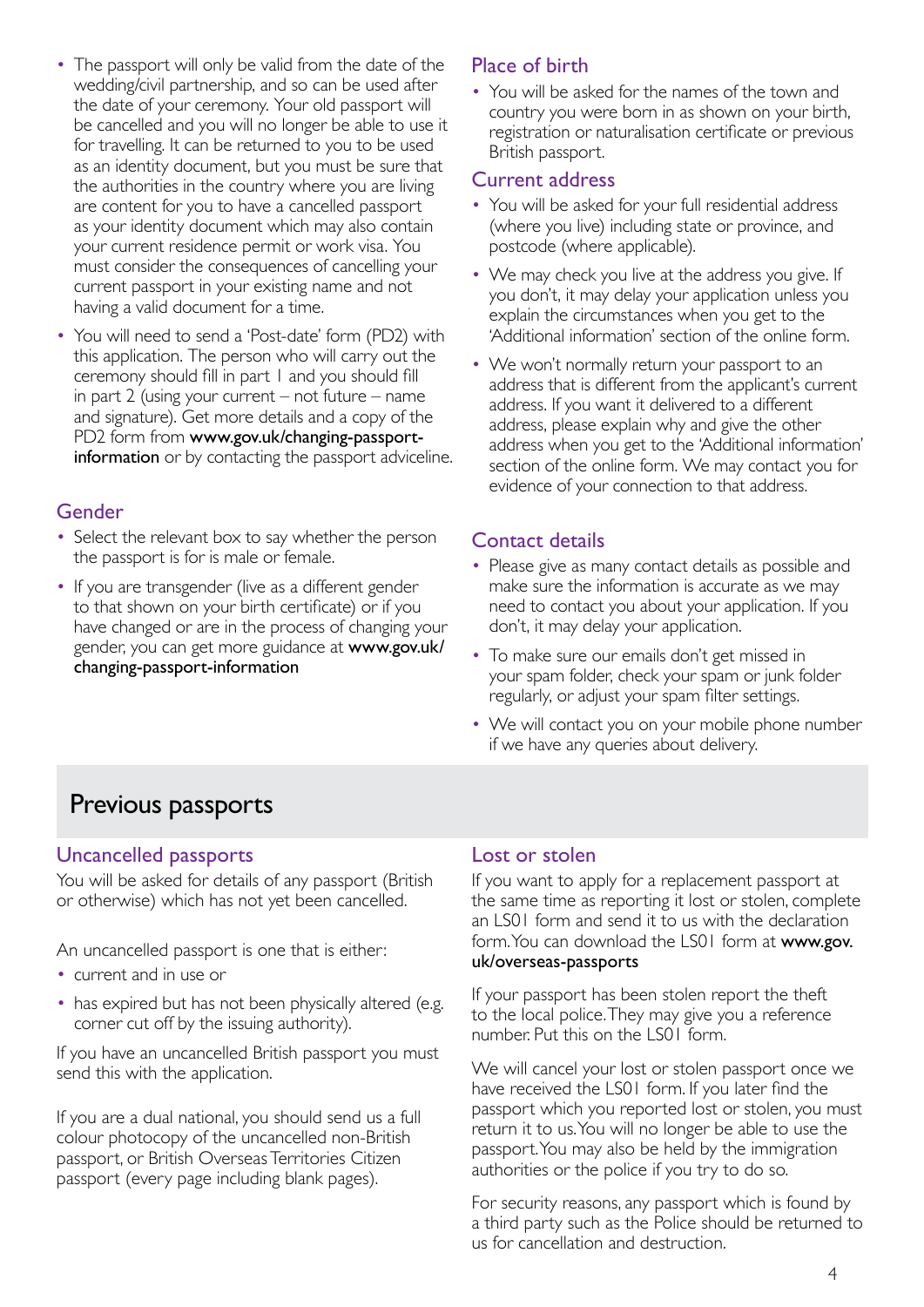### Parents' details

# Get it right

You will be asked to provide parents' details if:

- you are applying for your first adult passport
- you are applying to replace a passport that has been lost, stolen or damaged
- the passport you are applying for is for someone aged 16 or under, or
- you are applying to extend your passport.

We require parents' details, and in some cases grandparents' details, to help us determine your nationality and eligibility for a British passport.

For nationality purposes, parents are defined in law as 'mother' and 'father'. Nationality by birth cannot always be gained through either parent's national status. This includes parents who are of the same sex. Because of this, it is important that details of both parents are entered on the online form.

If you were born in the United Kingdom after 31 December 1982, you will only be British if either or both of your parents:

- were British at the time of your birth; or
- were settled in the United Kingdom at the time of your birth.

If you were born outside the UK on or before 31December 1982 you can only claim British nationality through your father, and he must have been married to your mother (either before or after you were born). If your father was born outside the UK, he can't pass his British nationality to you.

If you were born before 1 July 2006, then British nationality can only be claimed through the father if your parents were married at the time of your birth, or have married since.

#### Grandparents' details

You will be asked to fill in the section on grandparents' details if your parents were:

- born outside the UK, or
- born after 31 December 1982, or
- you cannot provide sufficient information about your parents.

#### Adoption

If you, or the child you are applying for, is adopted, please enter the details of the adoptive parents here.

If adoptive parents are of the same sex, the parent who appears first on the adoption certificate should enter their details in the 'mother or parent 1' section and the parent named second on the adoption certificate should enter their details in the 'father or parent 2' section, regardless of gender.

If you were born and adopted in the UK on or after I January 1983 then you will be a British citizen if either person that adopted you is a British citizen.

If you were born outside the UK, and adopted in the UK before 1 January 1983 then you will be a British citizen if:

- in the case of a sole adoption, the person that adopted you is a British citizen, or
- in the case of a joint adoption, the male adopter is a British citizen.

If you were born outside the UK, and adopted in the UK on or after 1 January 1983 then you will be a British citizen if either person that adopted you is a British citizen.

When a child is adopted in the UK, nationality can be gained through either parent. If adoptive parents are of the same sex, the parent who appears first on the adoption certificate should enter their details in the box 'mother or parent 1' and the parent named second on the adoption certificate should enter their details in the box 'father or parent 2' regardless of sex. If a child is adopted outside the UK under the Hague Convention, nationality may be gained through the adoptive parents depending on when the adoption took place, the nationality and residence of the adopters at the time of the adoption. For passport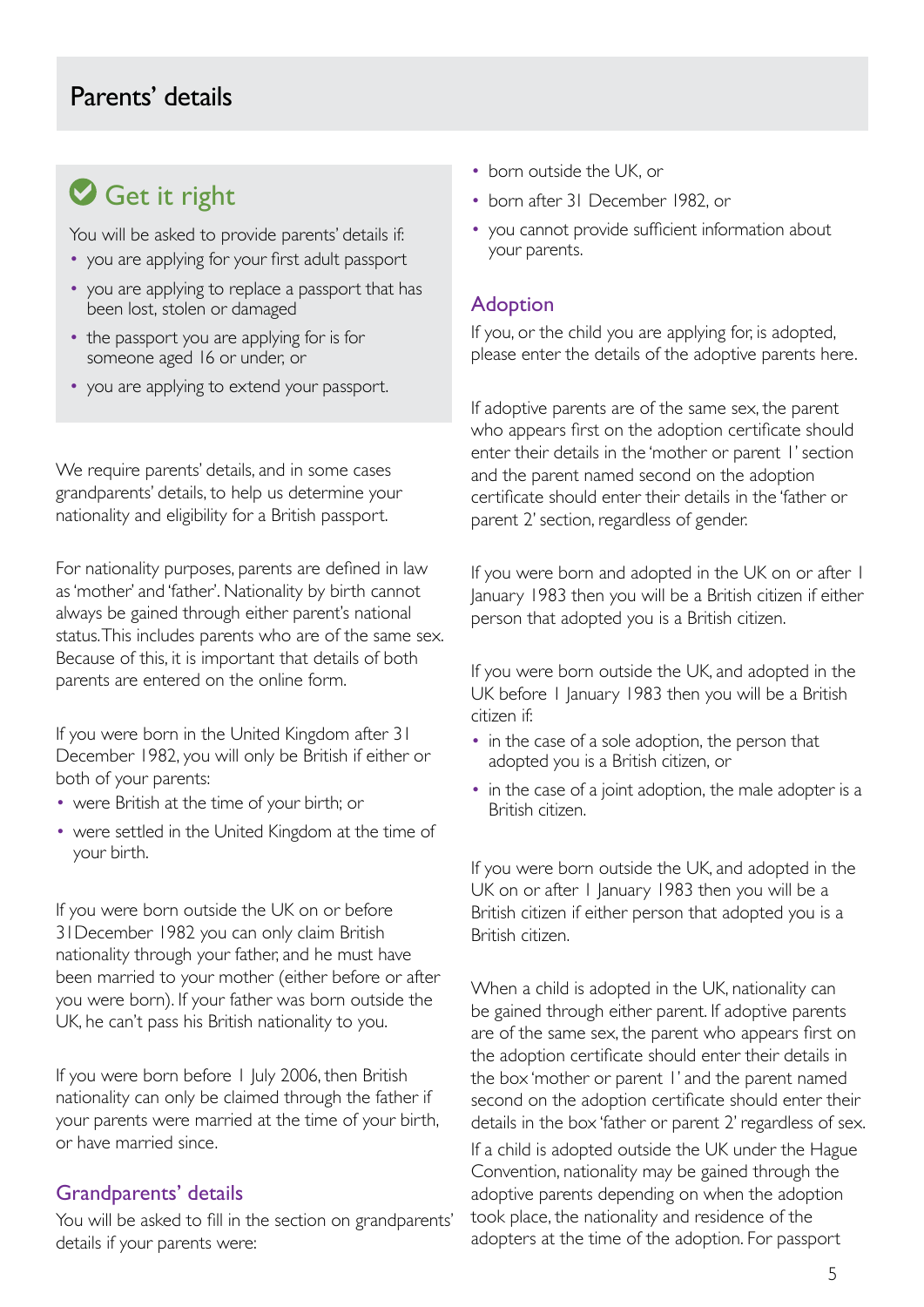purposes an adoption order or certificate issued by the relevant foreign authority is required, validly certified under Article 23 of the Hague Convention. Until a full adoption order is made, whether in the State of origin or in the UK, an Article 23 certificate will not be issued. Further guidance on adoptions outside the UK visit [www.gov.uk/child-adoption/](http://www.gov.uk/child-adoption/adopting-a-child-from-overseas) [adopting-a-child-from-overseas](http://www.gov.uk/child-adoption/adopting-a-child-from-overseas)

### Children conceived through sperm donation

If your child was conceived through sperm donation and born in the UK, you should complete the form in the normal way. You do not need to tell us your child was conceived through sperm donation.

If the parents are of the same sex, the mother who gave birth should enter their details in the box 'mother or parent 1' and the parent named second on the child's birth certificate should enter their details in the box 'father or parent 2'.

If your child was conceived through sperm donation and born outside the UK see [www.gov.uk/](https://www.gov.uk/government/publications/how-to-get-a-passport-if-your-child-was-conceived-through-sperm-donation) [government/publications/how-to-get-a-passport-if](https://www.gov.uk/government/publications/how-to-get-a-passport-if-your-child-was-conceived-through-sperm-donation)[your-child-was-conceived-through-sperm-donation](https://www.gov.uk/government/publications/how-to-get-a-passport-if-your-child-was-conceived-through-sperm-donation) for information on what documents you'll need to send.

### **Surrogacy**

When a child is born of a surrogacy arrangement and a parental order has been granted in the UK after 6 April 2010, nationality can be taken through either parent named on the order. Where these parents are of the same sex, the parent who appears first on the parental order should enter their details in the box 'mother or parent 1' and the parent named second on the parental order should enter their details in the box 'father or parent 2'.

Where a child is born as a result of a surrogacy arrangement outside the UK to a man and a woman and a passport is being sought before a parental order has been granted, the child may have an automatic claim to British nationality as long as:

- (a) the child is biologically related to the British father and,
- (b) the British father is not British by descent and,
- (c) the birth mother is not married at the time of the birth.

If the child is biologically related to the father but he is British by descent and/or the bir th mother is married at the time of the birth, the commissioning surrogate parents must seek to register the child as a British Citizen before applying for a passport for the child. The child will not be British until this step is taken. For further information on entering into surrogacy arrangements in foreign countries please visit [www.](http://www.gov.uk/government/publications/surrogacy-overseas) [gov.uk/government/publications/surrogacy-overseas](http://www.gov.uk/government/publications/surrogacy-overseas)

It may be possible to apply for a passport before a parental order has been granted. Passport applications involving surrogacy are often highly complex and we may need to ask for further documentation or to talk to you in person after you have sent us your application. Please allow a lot more time than our average processing times for such applications to be processed – we recommend submitting an application involving surrogacy at least 4 months before you need the passport. We are not in a position to guarantee a specific processing time for these cases.

No mention of parent's details or 'mother or parent 1' and 'father or parent 2' will appear on the passport. This information is used simply to gather the information we need to issue a passport.

### Child with one parent

If you are the only parent of your child, fill in either the 'Mother or Parent 1' or 'Father or Parent 2' sections of the form, whichever applies to you and leave the spaces for an additional parent blank. When you get to the 'Additional information' section of the online form add a note to show that you are the only parent and why (whether you do not know the other parent of the child, are an individual adopter, or an individual parent whose child was conceived through sperm donation and so on).

For more information on the circumstances in which nationality is decided please visit [www.gov.uk/british](http://www.gov.uk/british-passport-eligibility)[passport-eligibility](http://www.gov.uk/british-passport-eligibility)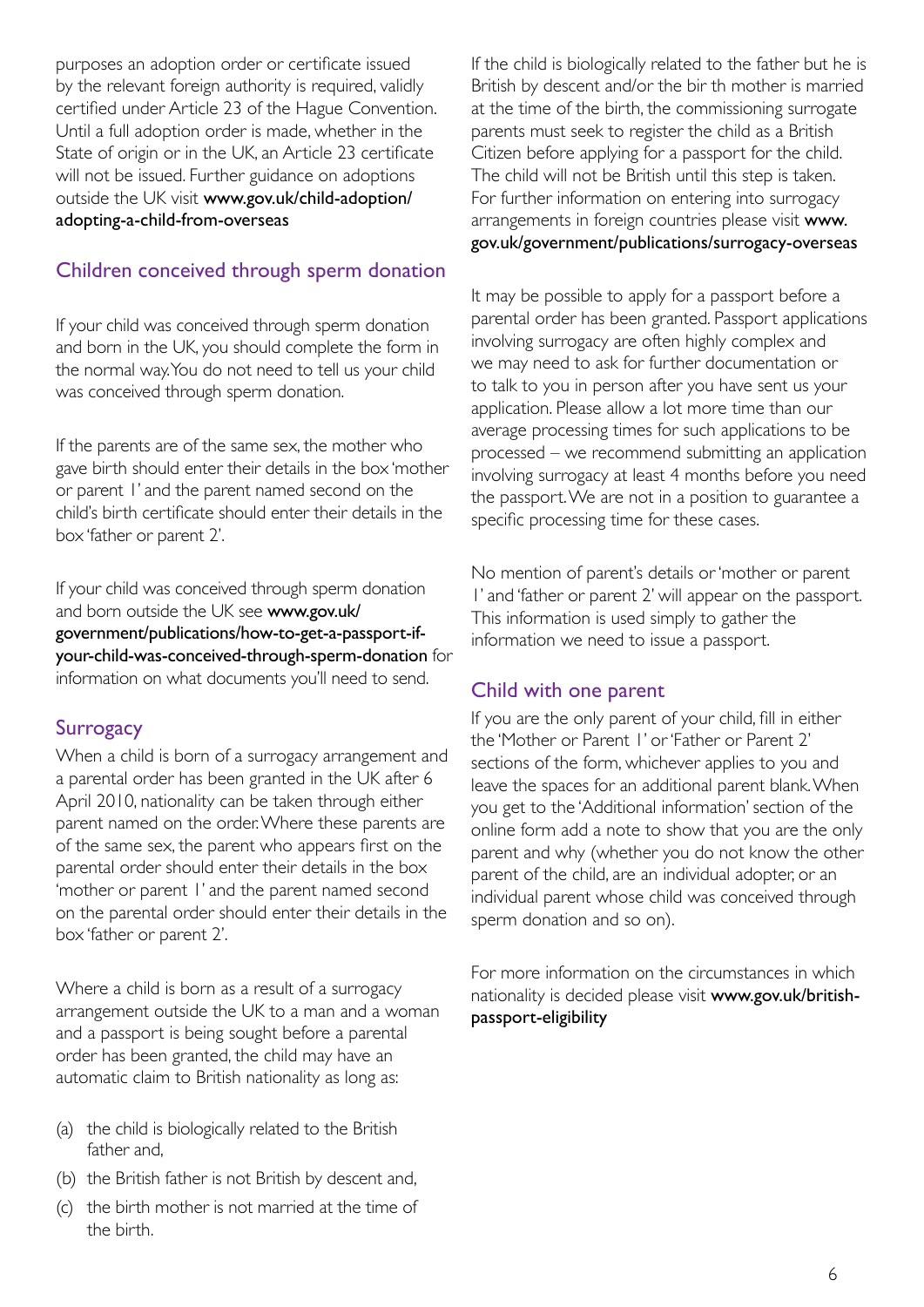### Additional information

# Get it right

- Most people will not need to fill in this section. The examples below show when you should give us extra information using this section.
- Names or contact details, including email address and telephone number that you were not able to fit in the spaces provided earlier.
- Tell us which country's passport your countersignatory holds, and his or her email address.
- If you change your name after getting married but you want to continue to use your maiden name for professional purposes tell us here and we will add a note on the observation page of your passport showing your maiden name.
- If your passport is lost or stolen and you have already submitted a Lost and Stolen Notification form LS01, tell us here that you have already submitted the form.
- Tell us why you need to have your passport sent to another address and give us the other address.
- If you have a disability that means you can't meet the passport photo requirements. Please include a letter from your doctor, and tell us if it's a permanent or temporary disability.
- If you have a mental or physical condition that you believe would prevent you from coming to, or taking part in, an identity interview.
- If your passport is damaged, explain briefly how it was damaged.
- If the application is for a child and you have parental responsibility, you should say if you have enclosed any court orders that relate to the child's residence in, contact with or removal from a country.
- If the applicant was born of a surrogacy arrangement (for first time adult and child applications only).
- If you are applying for a British National (Overseas) Passport you should enter the number of your Hong Kong permanent identity card and enclose a colour photocopy with your application.
- If the address you have given is not where you live, please explain why.

#### If you need more space

• If there is not enough space in the 'Additional information' section please include any extra information on a blank sheet of paper. You should sign and date this and include it with your declaration form.

### Passport fee

The passport fee will be calculated for you. It depends on the type of application you are making.

You will have to pay a courier fee to cover the cost of the return of your new passport and supporting documents. For renewal applications the supporting document fee covers the return of your old passport.

You must pay in pounds sterling by credit card or debit card. You must ensure that you have checked with your card provider that your card is valid for this international transaction and that adequate funds are available. The cards we accept are: Mastercard, Visa, Visa Electron, Visa Debit and Maestro (UK Domestic). We don't accept Maestro (International) cards.

If you were born on or before 2 September 1929, you don't have to pay for a standard passport. The passport and delivery to you will be free of charge. You will only have to pay if you select the jumbo passport option.

We cannot usually refund the fee if your application is unsuccessful or withdrawn. This is because we will already have carried out a lot of work in processing it.

The British passport stays the property of the Crown, not the person who holds it. If payment is unsuccessful we will cancel the passport and you will not be able to travel with it or use it for identity purposes.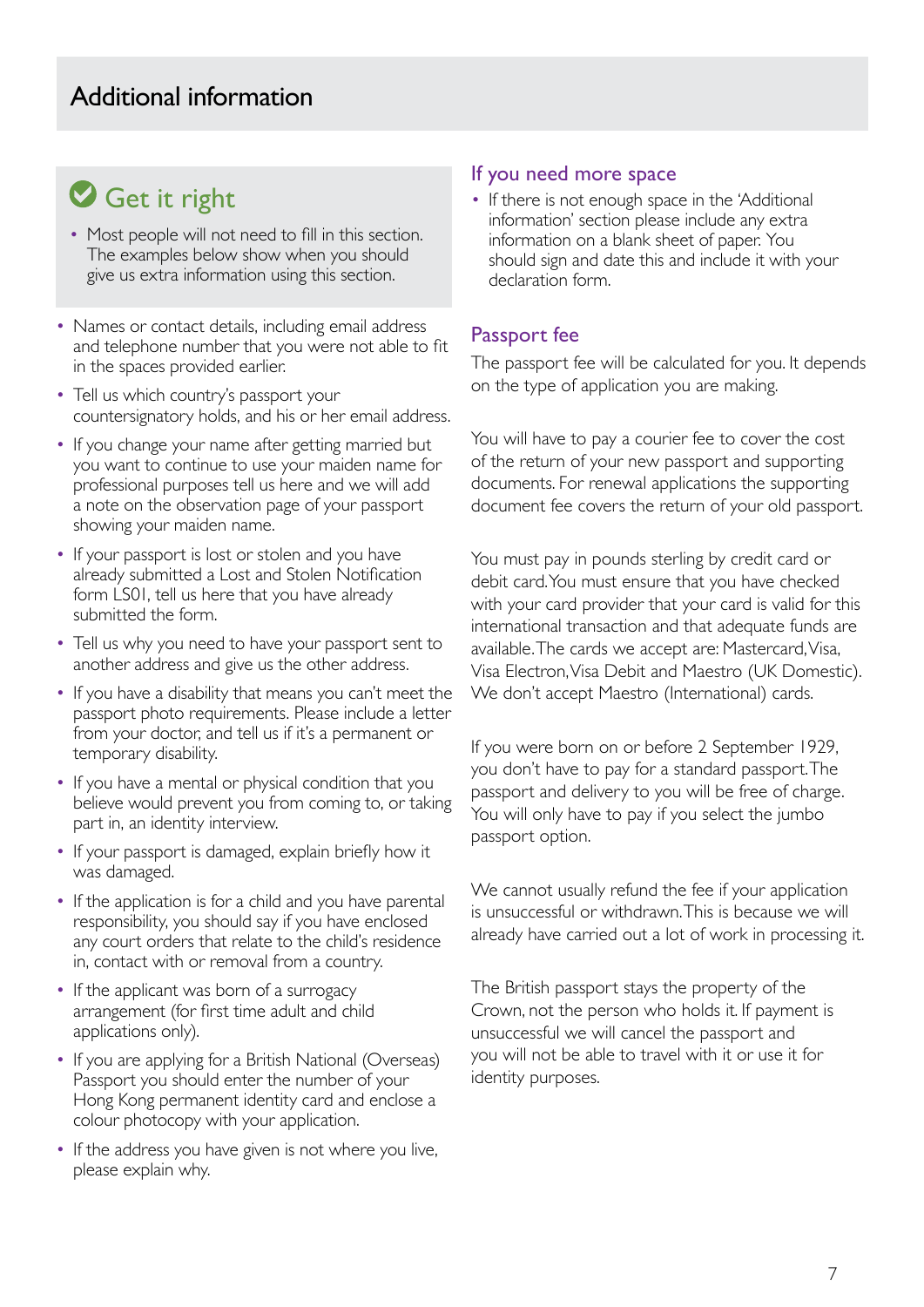### **Declaration**

# Get it right

- Once you've submitted your information online and paid for your passport, the online service will create a personalised declaration pack for you to download and print.
- The declaration pack includes the declaration form for you to read, sign and return to us.
- You will need to post your completed declaration form to HM Passport Office with your supporting documents and photos, to the address given in the pack.
- We will not begin processing the application until we receive a signed and completed declaration form along with the appropriate supporting documents and photographs.
- Please send these as soon as possible. If we don't receive them within 90 days, your application will be withdrawn and you won't get a refund.

### People applying under age 18

If you are 16 and over, or you will turn 16 within three weeks, sign the declaration yourself. You don't need permission from a person with parental responsibility.

For applicants with a learning disability who cannot understand the consequences of signing the declaration someone with parental responsibility should give their permission. You must enclose a letter with your declaration and supporting documents that explains why the applicant cannot sign and who has signed on the applicant's behalf.

### Parental responsibility

A child under 16 must have permission from a person with parental responsibility.

The mother automatically has parental responsibility for her child from birth, and can give permission.

The father can give permission if he:

• was married to the mother at the time of the child's birth (or, for those living in Scotland, when the mother became pregnant)

- was married to the mother at any time after the child's birth
- has a parental responsibility order or agreement (which must be sent with the application)
- has a child arrangements order which grants parental responsibility, or.
- is named on the birth certificate (which must be sent with the application), and the birth was jointly registered on or after:
	- 15 April 2002 in Northern Ireland
	- 1 December 2003 in England and Wales, or
	- 4 May 2006 in Scotland

#### For children born to female same-sex partners

who conceived through sperm donation, the second female parent can give permission if she:

- was married or in a civil partnership at the time of the child's conception and consented to the conception
- has a parental responsibility order or agreement (which must be sent with the application)
- has a child arrangements order which grants parental responsibility, or
- is named on the birth certificate (which must be sent with the application) and the birth was jointly registered on or after 6 April 2009

If the child's parent is under 16, they can also sign the declaration on behalf of the child.

If a child has been adopted, either adoptive parent can give permission.

If parents are divorced, a child arrangements order or maintenance order will not automatically take away the parent's parental responsibility. Include any extra information on a blank sheet of paper. You should sign this and include it with your declaration form.

If a child has been born of a surrogacy arrangement, either parent named on the parental order or birth certificate can give permission. If the application is made before the parental order is granted, the rules are more complex. Please contact us for guidance if this applies to you.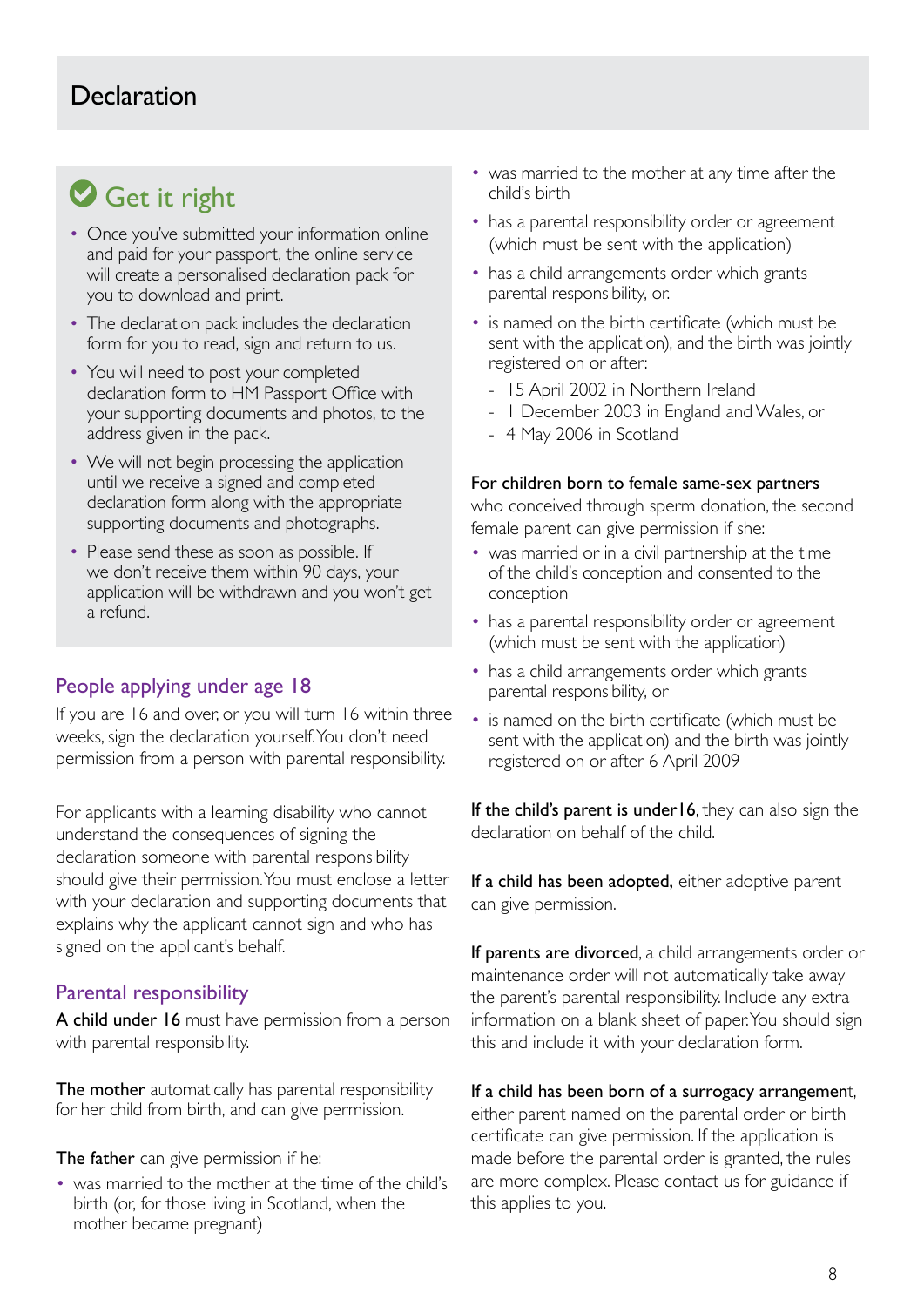Step parents (adults who enter into a marriage or civil partnership with someone that is already defined as a parent as explained above) can give permission only if they have parental responsibility by a parental responsibility order, a child arrangements order giving parental responsibility or parental responsibility agreement.

### If the child is in care or is living with foster parents,

we will need permission from the local authority before we can issue a passport to the child. For separate guidance notes for social services, please visit www.gov.uk/government/publications

If the court has made an order about who the child should live with, or about the child having a passport, this must be sent in with the application.

If there is an ongoing case about who the child should live with or a dispute about parental responsibility of the child, we may refuse to deal with the application if someone with parental responsibility has made an objection to the child having the passport. If the child is the subject of an ongoing case about who they should live with, we are unlikely to issue a passport without the express permission of

both parents or on the direction of a UK court, or equivalent court order outside the UK.

If an adult is acting as a parent in a situation other than one described in this section, please explain the circumstances in an accompanying letter to your application. We will also need documentary proof of your responsibility for the child.

If we have already issued a passport to a child after an application has been made by one parent, the other parent or anyone else with parental responsibility cannot apply for a separate passport for that child.

If we have issued a passport in good faith, we would not usually cancel that passport without the permission of both parents or a Court Order.

### If you cannot sign the declaration:

- get someone else to sign on your behalf, and
- enclose a letter with your declaration form and supporting documents that explains why you cannot sign. This is normally done by the person filling in the application form on your behalf. Your passport will note that the holder does not have to sign.

### **Countersignature**

# Get it right

### We only need a countersignature when there is a section shown on the declaration form.

A 'countersignatory' will need to fill in this section if you are applying:

- for a first British passport
- to replace a lost, stolen or damaged passport
- to renew a child passport (if the child is aged 11 or under), or
- to renew a passport (adult, or child aged 12 to 15 years) if you cannot be recognised from the photograph in your current passport, or to extend a passport.

### **Countersignatories**

- A countersignatory is someone who can confirm your identity. They need to confirm that, to the best of their knowledge, the details you have given in your application are correct, and they must also confirm that the photograph is of you.
- For child applications (aged under 16) it is also to confirm that they have known, for at least two years, the adult who signed the declaration form. They must also confirm that the person has parental responsibility for the child and confirm the child's photo.

### The countersignatory must:

- be a professional person (including those who are retired) for example, bank or building-society officials, police officers, civil servants, ministers of religion and people with professional qualifications like teachers, accountants, engineers and solicitors – you can find more information at www.gov.uk/ countersigning-passport-applications
- have known you personally for at least two years (for example a friend, neighbour or colleague, not someone who knows you professionally), and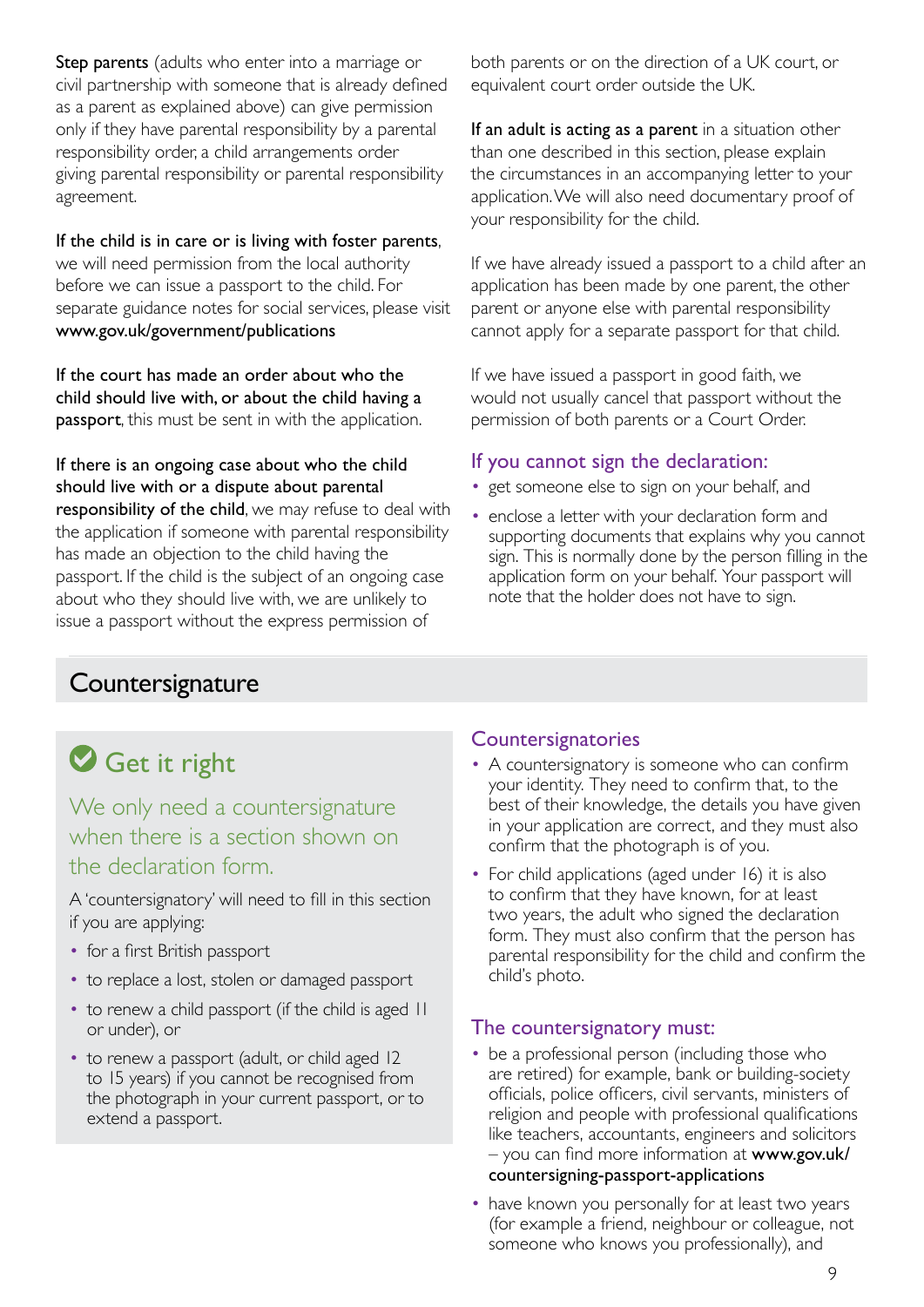• hold a British, Irish or other EU, US, or Commonwealth passport (in that order of preference) which has not run out. We will be able to process applications more quickly where the countersignatory has a British or Irish passport.

If you cannot comply with the countersignatory requirements your application may be delayed. You must provide a full explanation when you get to the 'Additional information' section of the online form and we will contact you to agree a way forward.

### The countersignatory needs to:

- tell us which country's passport they hold, and his or her email address.
- when they hold a US, Commonwealth or other EU (not British or Irish) passport, they must provide a colour photocopy of the page with their photograph on it. This must be included with the countersigned application.
- review the application summary in your personalised declaration pack and to make sure the information is accurate
- fill in and sign the countersignatory section in the declaration pack
- give their business address (or private address if this does not apply) and contact details
- for an adult application, 'certify' one (not both) of your photographs – signing and dating one of the photographs as shown in the example in the declaration pack
- for a child application under 16, confirm that they have known the adult who signed the declaration for at least two years, and certify the photograph (giving the child's full name), signing and dating it as shown in the example in the declaration pack and
- put their initials next to any mistakes they may make.

### The countersignatory must not:

- be related to you by birth or marriage(including in-laws or partners of family members)
- be in a personal relationship with you
- be a commercially employed agent helping the applicant to apply for a passport
- live at your address, or
- work for us at HM Passport Office.

### What we do with the details of the countersignatory

As part of our work we will check that the countersignatory is genuine. This may include checking their passport and other records to confirm their identity and their profession or professional qualification.

Please make sure that your countersignatory knows that we may contact them and carry out these checks.

We may ask you to provide another declaration form with a different countersignatory if we are not satisfied with your choice of countersignatory or if we cannot contact them.

### Supporting documents and delivery

# Get it right

- Send us original or replacement documents. Unless stated, we do not accept photocopies or certified copies of documents, or documents that have been laminated.
- If you need to send a birth certificate, it must be a full birth certificate. (This is one that contains the details of both you and your parents).
- If you need to get a document from a local issuing authority, do it before you apply.
- If any document you are providing is in a language other than English or Welsh, you must provide the original document and an official translation. This must be signed and stamped by a translator who is a member of a recognised professional organisation to prove it is genuine.

You will need to send supporting documents and two identical photos with the declaration form. Your personalised declaration pack will tell you what supporting documents you will need to send to us and provide guidance on how your photos should be taken. Please read it carefully to make sure that you submit all the right documents.If you don't your application will be delayed.

If you want to replace documents issued in England and Wales, go to [www.gov.uk/bmdcertificates](http://www.gov.uk/bmdcertificates)

To replace documents issued in Northern Ireland, go to www.nidirect.gov.uk and for Scotland go to www.gro-scotland.gov.uk

To replace documents issued outside the UK, get advice from the relevant British Embassy, Consulate or High Commission of that country.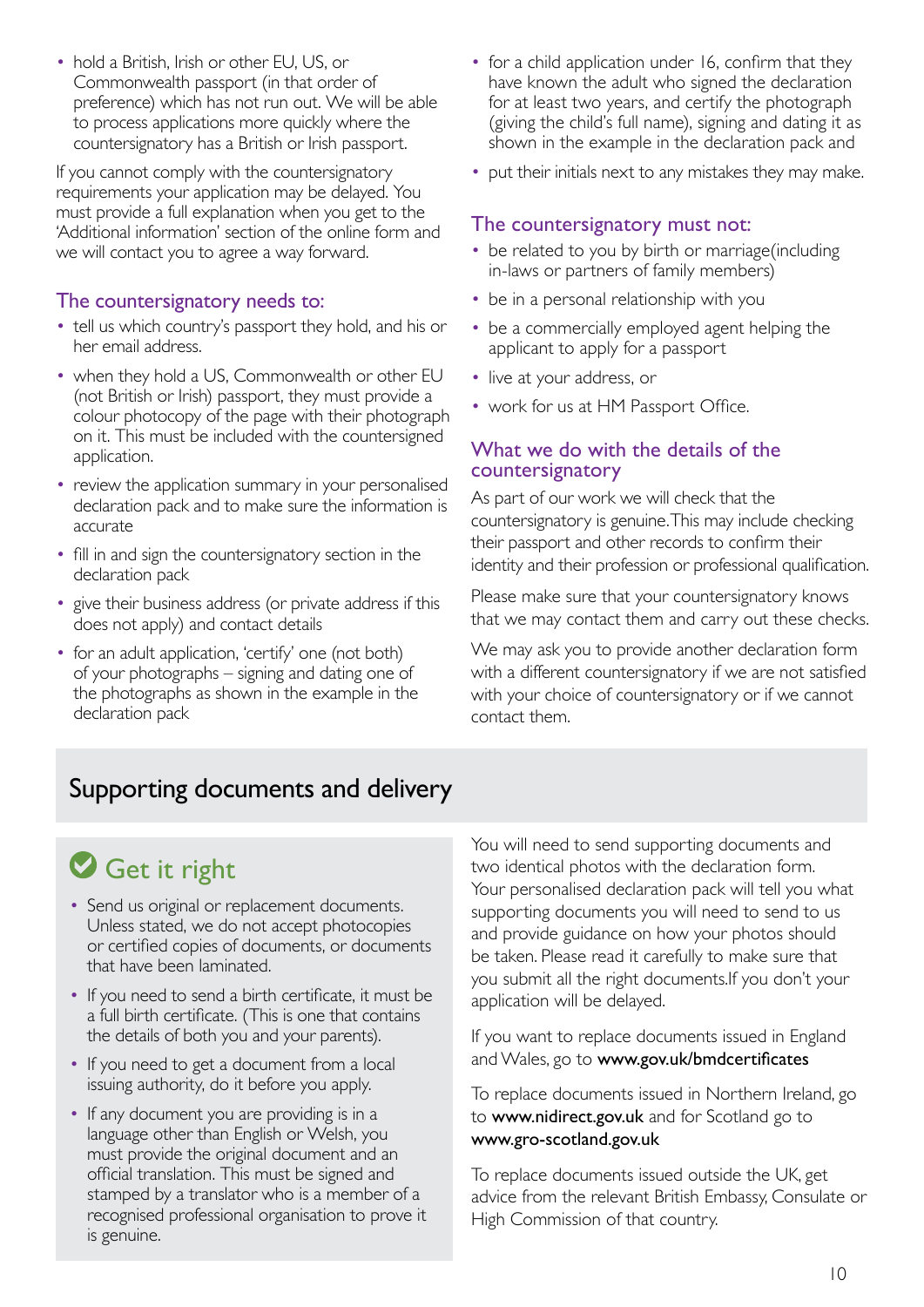### Delivery information

Your new passport and supporting documents will be returned to you separately.

Our courier will aim to deliver packages direct to customers. You should ensure that you provide up to date, correct contact details in your application.

In some countries you will have to collect your new passport from a British Embassy, High Commission, or Consulate. For specific advice on where you need to go and what you need to bring with you visit www. gov.uk/overseas-passports

#### We cannot:

- take responsibility for applications and supporting documentation which go missing on their way to us. We can only take responsibility once we have received the application and supporting documents into our care. Proof of posting is not proof of delivery.
- replace any documents that you report as missing six months after we have issued the passport; or
- accept responsibility for passports and supporting documents which are not delivered if you quote an incorrect address or do not tell us if you move house while we are processing your application.

### Contact us

We will need to ask you personal information to verify your identity when you contact us.

### Passport advice

- Visit www.gov.uk
- For advice or to get a Braille or audio version of this booklet please call the Passport Adviceline on +44 (0)300 222 0000. (Call charges to this number vary by telephone provider).

### Travel advice

HM Passport Office cannot answer questions about passport entry requirements for individual countries. Information about this can be found on the FCO Travel Advice website at www.gov.uk/foreign-traveladvice. Advice includes information on when a passport is valid, visa information and requirements to enter certain countries, and information on health, insurance, and money when you travel.

### Other information

### Protecting your personal information

Your identity and personal information are valuable. We protect your privacy and process your personal information in line with the Data Protection Act 1998. Your personal information will only be seen by those who have a legitimate reason for seeing it. We will check the information you give us with the issuing authorities of your supporting documents, other government departments and a credit-reference agency to help us check your identity. We may also pass the information you give us to law-enforcement agencies or government departments involved in preventing fraud to help prevent or detect identity theft, fraud or other criminal activity.

You can find details about the personal information we hold, how we protect it, who we pass it to and how you can get a copy of that information in our privacy statement on our website. You can get a printed copy of the information by writing to us at:

Disclosure of Information Section Her Majesty's Passport Office Aragon Court Northminster Road **Peterborough** PE1 1QG United Kingdom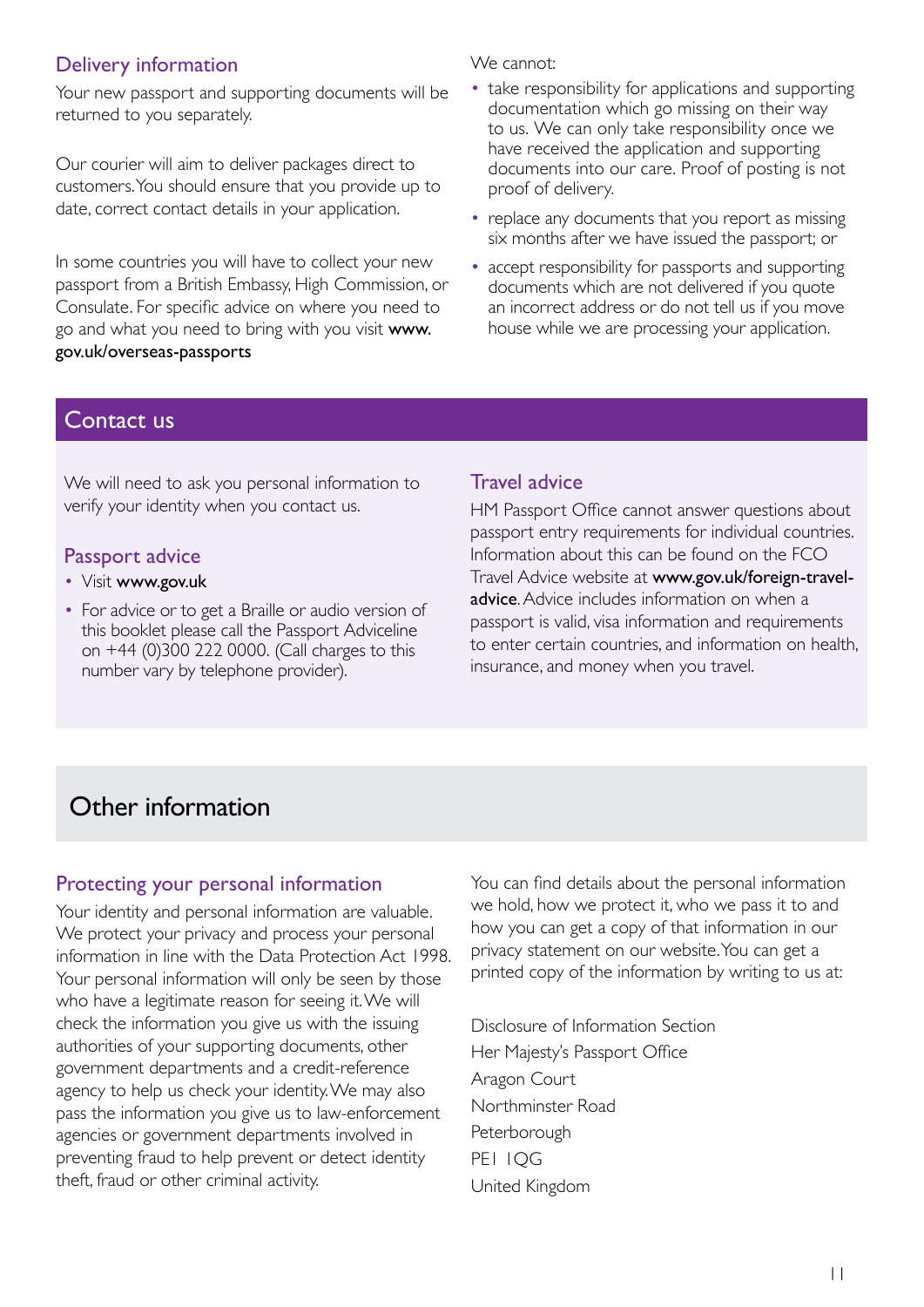### Service standards

Providing a high level of service to all our customers is very important to us. We sometimes make mistakes, or circumstances beyond our control affect the standards of service. When this happens, we will apologise and do everything we can to put things right. We welcome your feedback on any aspect of our service, including how we can improve in the future.

We have a disability equality scheme which sets out clear and specific aims about how we will promote equal opportunities for people with disabilities. Your views are important, so please contact us by phone, letter, email or fax if you have any ideas or suggestions that will help us to help you.

What you can expect from us

- Our staff will be polite, helpful and professional.
- The details in your passport (including the chip) will be correct and we will return your supporting documents by secure delivery.
- We will give you a clear and helpful explanation if you are refused a British passport because of citizenship or other reasons.

### Complaints about passports

### 1 Step one

If you have a complaint about how we handled your passport application, please contact our Customer Contact Centre by phone, in writing or by using our online enquiry form.

Phone: +44 (0)300 222 0000

### Write to:

HM Passport Office PO Box 767 SOUTHPORT PR8 9PW United Kingdom

Online: visit [www.gov.uk/passport-advice-line](http://www.gov.uk/passport-advice-line) and complete our online enquiry form

### When you write to us, please provide:

- full details of the problem
- the name and date of birth of the person the passport was for
- the date the application form was sent to us and if you used a courier, the courier reference details
- which of our offices the application form was sent to
- the passport number, if you have one
- information so we can contact you (name, address, postcode, daytime/mobile and evening phone numbers, and a fax number and email address if you have these).

When we receive your complaint, we will investigate and let you know what went wrong and advise you what we are doing to put things right. We will contact you within 15 working days from receiving your complaint, either with a full reply or to let you know what is happening if we have not finished our investigation.

### 2 Step two

If you have followed step one and are not satisfied with our response, you can ask us to review your complaint.

### 3 Step three

If you have followed steps one and two and are still not satisfied, you may ask your Member of Parliament (MP) to raise the matter with our Director General.

Follow the advice at [www.parliament.uk/mps-lords](http://www.parliament.uk/mps-lords-and-offices/mps/find-your-mp-help/)[and-offices/mps/find-your-mp-help/](http://www.parliament.uk/mps-lords-and-offices/mps/find-your-mp-help/) to find an MP where you were last living in the UK. If you have never lived in the UK, or you are having difficulty contacting an MP, you can write to our Director General using our general enquiry address available at [www.gov.](http://www.gov.uk/passport-advice-line) [uk/passport-advice-line](http://www.gov.uk/passport-advice-line) or a Home Office Minister via the Direct Communications Unit by email: [public.](mailto:public.enquiries%40homeoffice.gsi.gov.uk?subject=) [enquiries@homeoffice.gsi.gov.uk](mailto:public.enquiries%40homeoffice.gsi.gov.uk?subject=).

### 4 Step four

If you are still not satisfied, you can ask an MP to ask for an investigation by the Parliamentary and Health Service Ombudsman (the Ombudsman).

You can only do this through an MP.

The Ombudsman's role is to investigate complaints by members of the public about the way government departments, and their executive agencies, have treated them.